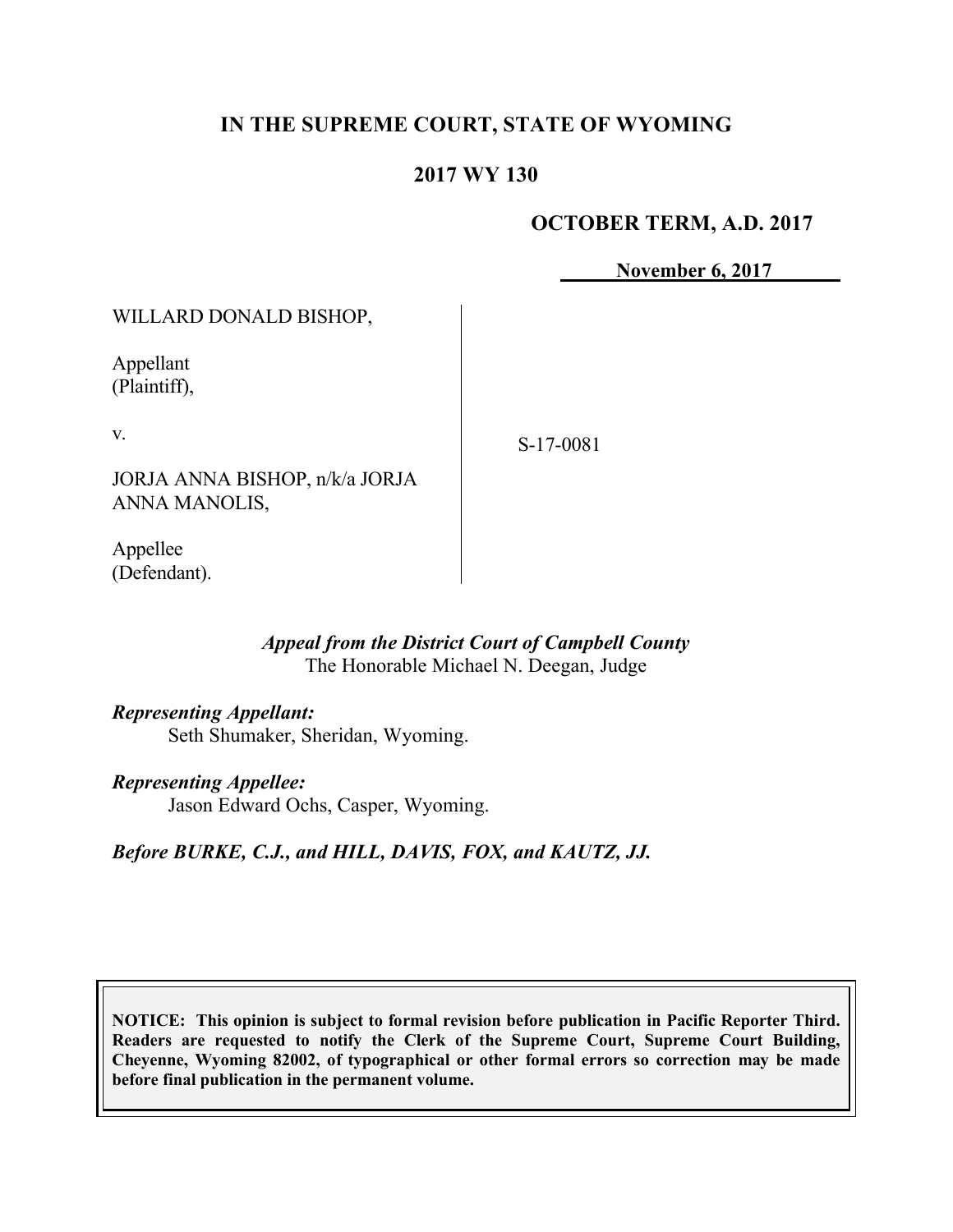### **KAUTZ, Justice.**

[¶1] Willard Donald Bishop (Father) appeals from the district court's order modifying the divorce decree by transferring primary physical custody of the parties' son (the Child) to Jorja Anna Bishop, n/k/a Jorja Anna Manolis (Mother). Father claims the district court abused its discretion when it concluded (a) that Mother had proven a material change in circumstances affecting the Child had occurred since entry of the divorce decree, and (b) that it was in the Child's best interests to modify the custody provision of the decree.

[¶2] We affirm.

#### **ISSUES**

[¶3] Father presents three issues on appeal that we rephrase and consolidate into two:

1. Whether the district court abused its discretion by finding that there had been a material change in circumstances affecting the welfare of the Child since entry of the decree.

2. Whether the district court abused its discretion by concluding that it was in the Child's best interests to modify custody.

Mother presents similar issues for our review.

### **FACTS**

[¶4] Mother and Father divorced in Gillette, Wyoming, in August 2014. The district court awarded primary custody of the Child, who was born in 2011, to Father, subject to Mother's reasonable and liberal visitation rights. Beginning in April 2015, the parties filed various motions for orders to show cause alleging the other had violated the terms of the divorce decree. The district court held a hearing on the contempt motions on July 1, 2015. It found Mother in contempt of court for denying Father his right to have the Child on Father's Day weekend and Father in contempt of court for: 1) refusing to allow Mother to begin her weekend visitation with the Child on Thursday nights as required by the decree; 2) denying Mother visitation on Easter weekend and Mother's Day weekend; 3) failing to have the Child developmentally screened; 4) failing to notify the court and Mother of changes in his employment and medical insurance; and 5) failing to transfer money to Mother from his retirement account as required by the property division provision in the decree. The district court entered judgment against Father for the amount due on the retirement funds plus interest and ordered him to pay Mother's attorney fees.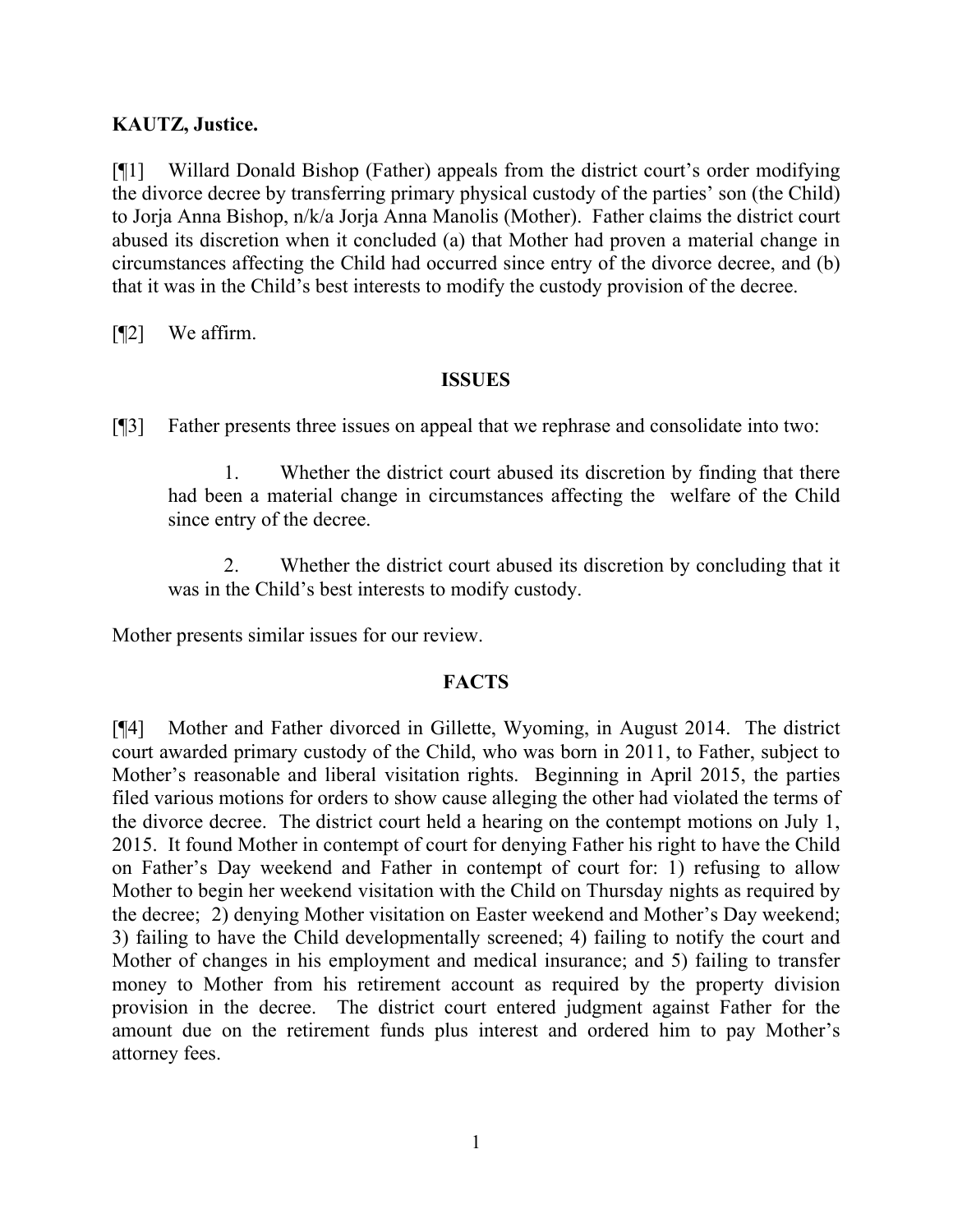[¶5] Soon thereafter, Mother filed a petition to modify custody, visitation and child support. She also filed several more motions for orders to show cause claiming Father was in violation of the visitation and "obligation to cooperate" provisions of the decree.

[¶6] The district court held a hearing on the contempt motions on May 10, 2016. By that time, Father had refused Mother visitation with the Child for approximately seven months. Father apparently defended his actions by asserting the Child was not safe while visiting Mother because she was living with her boyfriend who was a sex offender. Mother stated that she lived alone and would not place the Child in harm's way. The district court heard testimony from Mother's boyfriend and concluded the Child was not in danger because there was no unsupervised contact between the two and "there is no evidence that [the boyfriend] ha[d] ever engaged in any inappropriate conduct with prepubescent children." The court further found that if Father feared for the Child's safety "the proper procedure was to petition the Court, not to deny visitation unilaterally." The district court again ordered Father to pay Mother's attorney fees.

[¶7] After the hearing, the disputes between the parties continued. Father claimed that Mother had violated the divorce decree by failing to notify him when she sought medical treatment for the child and of her changes in employment and address, cooperate with him about visitation schedules, and pay her share of the Child's medical bills. Mother claimed that Father violated the decree by denying her visitation and access to the Child on his birthday. The district court heard the contempt motions on November 29, 2016, right before the hearing on Mother's petition to modify custody. It concluded Mother was in contempt of court for failing to pay her share of certain medical bills.

[¶8] The district court granted Mother's petition to modify custody, visitation and support. It concluded Mother had demonstrated that a material change in circumstances had occurred since entry of the decree and it was in the Child's best interests to modify the decree and award custody to her. Father filed a timely notice of appeal from the modification order.<sup>1</sup>

### **STANDARD OF REVIEW**

[¶9] We review a district court's order on a petition to modify child custody for an abuse of discretion.

> "We will not interfere with the district court's decision regarding modification of custody absent a procedural error or a clear abuse of discretion. In determining whether the district court has abused its discretion, we must decide

 $1$  The order also modified visitation and child support in light of the change in custody. Father does not present any specific challenges to those aspects of the order.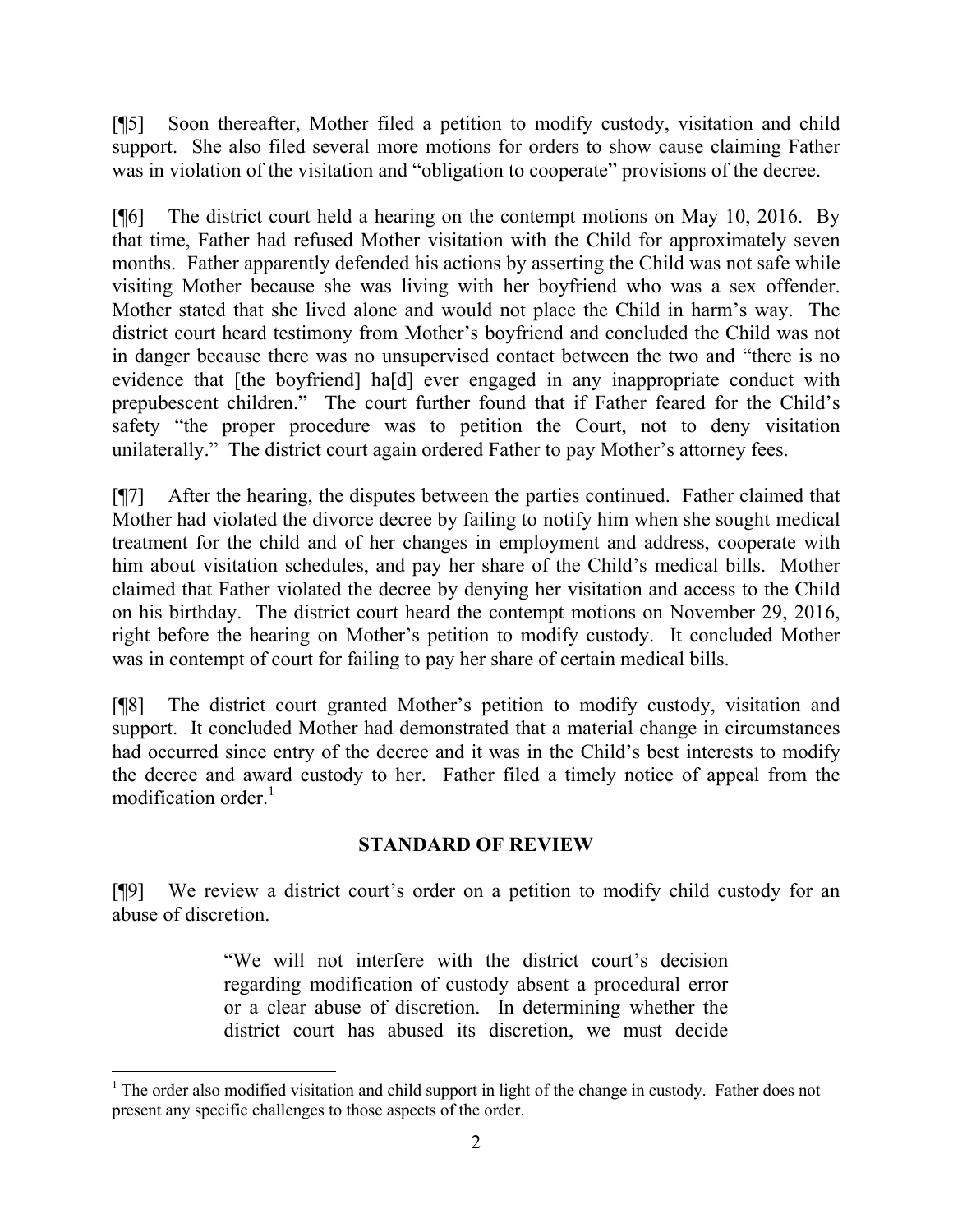whether it could reasonably conclude as it did. Judicial discretion is a composite of many things, among which are conclusions drawn from objective criteria; it means exercising sound judgment with regard to what is right under the circumstances and without doing so arbitrarily or capriciously."

*Gjertsen v. Haar,* 2015 WY 56, ¶ 11, 347 P.3d 1117, 1122 (Wyo. 2015), quoting *Gray v. Pavey,* 2007 WY 84, ¶ 8, 158 P.3d 667, 668 (Wyo. 2007). We consider the evidence in the light most favorable to the district court's decision, "affording every favorable inference to the prevailing party and omitting from our consideration the conflicting evidence." *Durfee v. Durfee,* 2009 WY 7, ¶ 6, 199 P.3d 1087, 1089 (Wyo. 2009). *See also Walker v. Walker,* 2013 WY 132, ¶ 22, 311 P.3d 170, 176 (Wyo. 2013).

#### **DISCUSSION**

[¶10] Wyo. Stat. Ann. § 20-2-204 (LexisNexis 2017) sets out the statutory requirements for modification of custody and visitation orders:

> (a) Either parent may petition to enforce or modify any court order regarding custody and visitation.

. . . .

(c) A court having jurisdiction may modify an order concerning the care, custody and visitation of the children if there is a showing by either parent of a material change in circumstances since the entry of the order in question and that the modification would be in the best interests of the children pursuant to W.S. 20-2-201(a). In any proceeding in which a parent seeks to modify an order concerning child custody or visitation, proof of repeated, unreasonable failure by the custodial parent to allow visitation to the other parent in violation of an order may be considered as evidence of a material change of circumstances. . . .

 $[911]$  Under § 20-2-204(c), the district court conducts a two-step inquiry to determine whether modification of a custody and visitation order is appropriate.

> The first step requires a showing that there has been "a material change in circumstances since the entry of the order in question." § 20-2-204(c). Because of the res judicata effect afforded custody orders, such a finding is a threshold requirement. *Hertzler v. Hertzler,* 908 P.2d 946, 949-50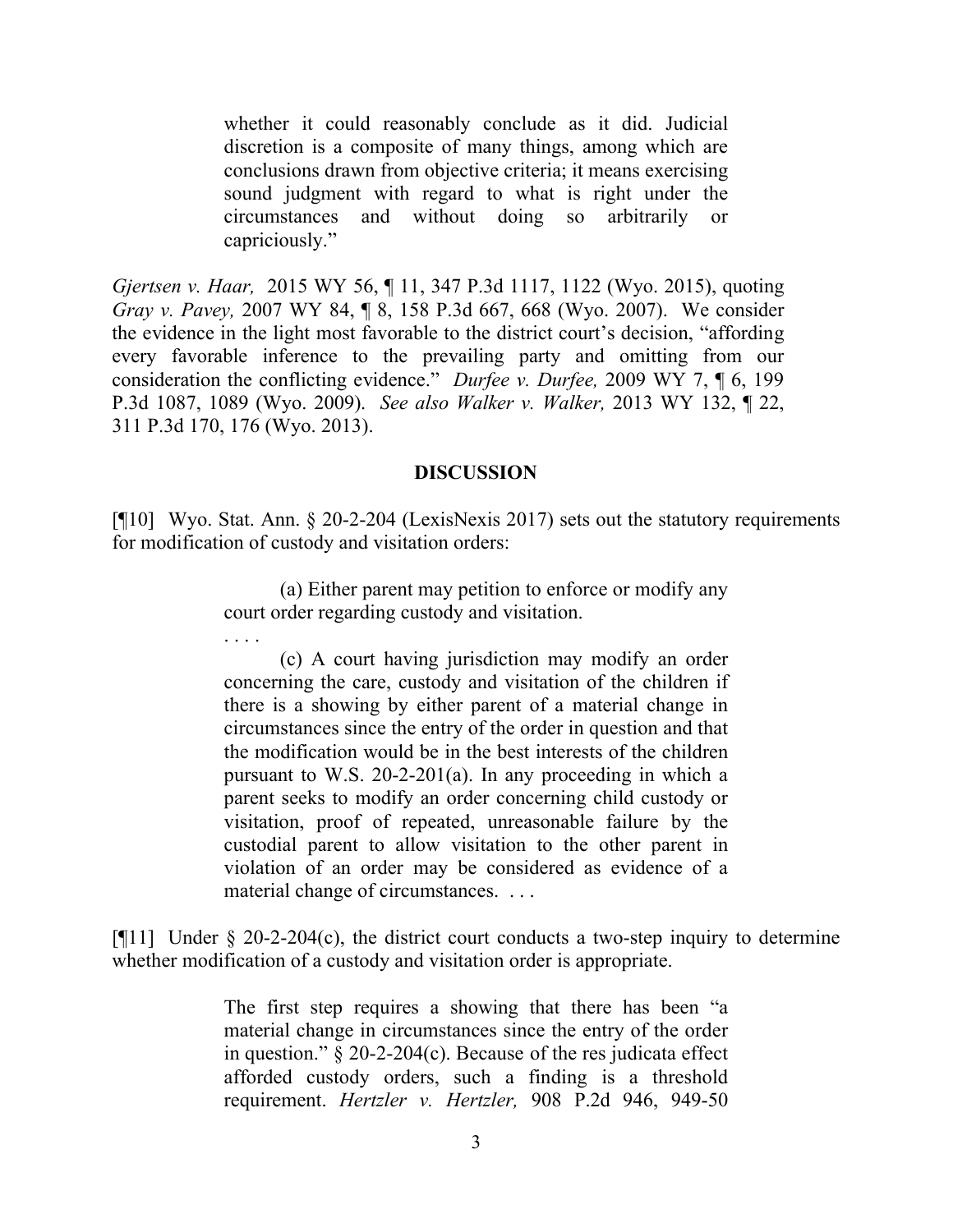(Wyo. 1995). The district court does not properly acquire jurisdiction to reopen an existing custody order until there has been a showing of "a substantial or material change of circumstances which outweigh society's interest in applying the doctrine of res judicata" to a custody order. *Kreuter v. Kreuter,* 728 P.2d 1129, 1130 (Wyo. 1986). In short, unless the district court finds a material change in circumstances, it cannot proceed to the second step—determining whether a modification would be in the best interests of the child.

*Hanson v. Belveal,* 2012 WY 98, ¶ 18, 280 P.3d 1186, 1193 (Wyo. 2012), quoting *In re TLJ,* 2006 WY 28, ¶ 8, 129 P.3d 874, 876 (Wyo. 2006) (some citations omitted).

## *1. Material Change of Circumstances*

[¶12] The party seeking a change of custody has the burden of proving a material change of circumstances has occurred since entry of the governing custody order. *In re TLJ, ¶*  11, 129 P.3d at 877. The district court evaluates "the current circumstances of the parties in relation to their circumstances at the time the prior custody order was entered." *Id.*, *¶*  10, 129 P.3d at 877, citing *Jackson v. Jackson,* 2004 WY 99, ¶¶ 8-12, 96 P.3d 21, 24-26 (Wyo. 2004). In order to be considered material and justify reopening the decree, the change in circumstances must affect the welfare of the child. *Hanson,* ¶ 34, 280 P.3d at 1197. *See also*, *Morris v. Morris,* 2007 WY 174, ¶ 6, 170 P.3d 86, 89 (Wyo. 2007).

[¶13] The district court concluded that Mother had shown "a substantial and material change in circumstances" since entry of the decree in August 2014:

[T]he substantial and material change includes:

a. The court has heard eleven (11) different motions for orders to show cause in the three (3) years [sic] since the *Decree* was entered.

b. Father has consistently and unilaterally denied Mother the visitation to which she is entitled under the *Decree.* He displays controlling behaviors and seems to disregard orders of the court or interpret them in a manner that permits him to keep the minor child away from Mother.

c. The minor child has been enrolled in counseling to deal with the trouble he is having transitioning between households and dealing with the acrimonious relationship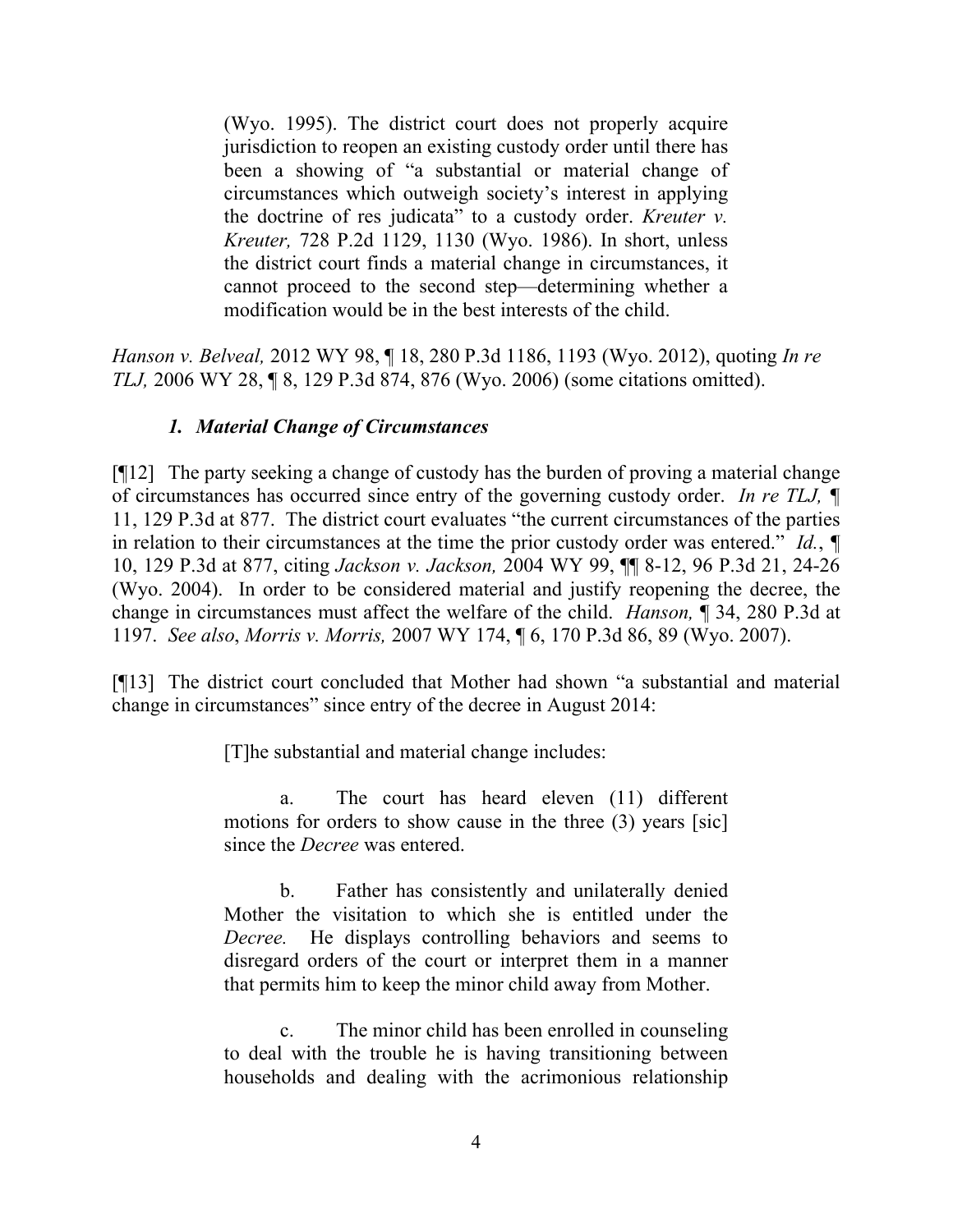between his parents. The parent[s'] relationship has not improved, even with court-ordered parenting classes.

d. Since entry of the *Decree,* Mother's life has stabilized. She has a wonderful supportive family, a good job, a safe home, and is advancing her education. Although her significant other has a criminal record, the court heard testimony from him in May 2016 and determined he poses no risk to the minor child.

e. Both Mother and Father have new infants at home. Father's child was born prematurely and although Father denies the child has any health problems, he admits the child's premature birth has resulted in the child needing extra care. Therefore, the [Child] now has two (2) half-siblings in Mother's home and one (1) half-sibling in Father's home.

f. The *Decree* does not sufficiently address how the parties are to transition between summer visitation and monthly visitation. Given the inability of the parties to communicate effectively with one another, this lack of guidance results in arguments and requests for court intervention in the form of orders to show cause.

g. Now that the minor child is school-aged, Father tries to subvert Mother's participation in the minor child's schooling by routinely "intercepting" the Friday school folder and keeping it at his home so Mother cannot see what the child is doing in school.

[¶14] Under § 20-2-204(c), "proof of repeated, unreasonable failure by the custodial parent to allow visitation to the other parent in violation of an order may be considered as evidence of a material change of circumstances." *See also*, *Morris,* ¶ 13, 170 P.3d at 90- 91. Here, the district court found Father in contempt of court several times for denying Mother visitation. Father claims he was justified in denying visitation because Mother's boyfriend was a sex offender and he feared for the Child's safety. He cites *TLJ,* ¶ 13, 129 P.3d at 877, as suggesting a custodial parent may refuse visitation to the other parent if "motivated by concerns for the safety and well-being" of the child. We made that remark in *TLJ* within the larger context of noting that the mother had allowed the father regular visitation as contemplated by the custody order, with a few isolated exceptions based upon the safety and wellbeing of the child. *Id.* We did not elaborate on the circumstances surrounding the denial of visitation and certainly did not suggest that a parent has the absolute right to withhold visitation based upon his or her personal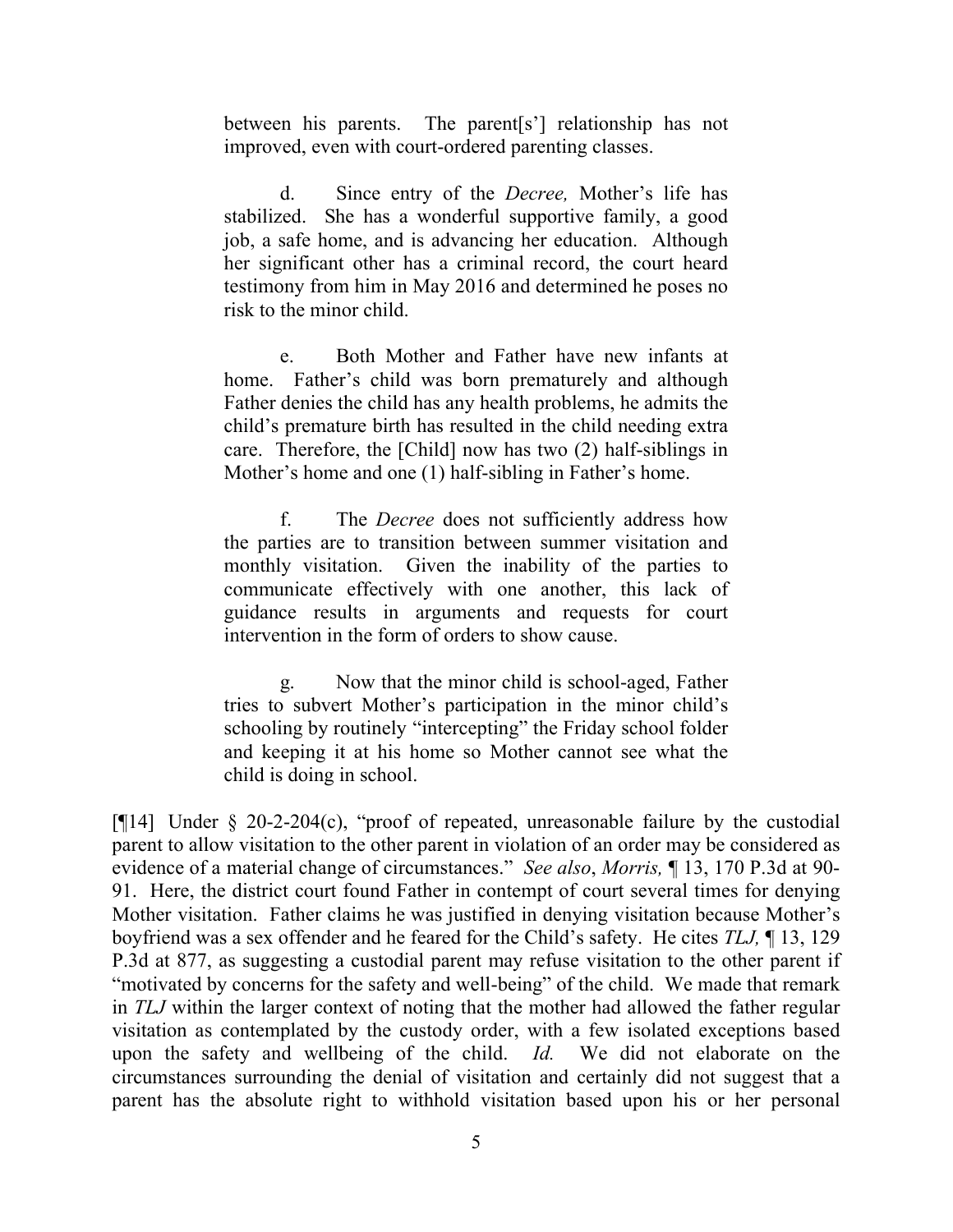concerns about the child's safety and well-being. Instead, our point was that the mother's conduct in withholding visitation on a few isolated occasions did not amount to a material change in circumstances when, in general, the father enjoyed regular visitation with the child.

[¶15] In this case, by contrast, Father withheld visitation without court approval for seven months based upon his own determination that Mother's boyfriend posed a threat to the Child. His violations of the visitation order were neither few nor isolated. In *Shindell v. Shindell,* 2014 WY 51, ¶¶ 13-16, 322 P.3d 1270, 1274-75 (Wyo. 2014), we upheld the district court's determination that the mother was in contempt of court for refusing to send the parties' two daughters to the father for visitation. She justified her refusal on her fear that the father's pets would trigger one of the daughter's allergies and asthma. This Court criticized the mother's decision to unilaterally ignore the court's visitation order without attempting to have it modified. *Id. See also, Kleinpeter v. Kleinpeter,* 2017 WY 76, ¶¶ 19-20, 397 P.3d 189, 195 (Wyo. 2017) (condemning the mother's action in unilaterally discontinuing the father's visitation with the children). Although the question in *Shindell* was presented in a contempt proceeding rather than a modification proceeding, the same principle holds true here. Father should have sought modification of the visitation order if he feared for the Child's safety while visiting Mother. $2$ 

[¶16] As the district court pointed out in the order modifying custody, it heard evidence at an earlier contempt hearing regarding Mother's boyfriend and concluded he was not a danger to the Child. *See generally*, *Hanson,* ¶ 45, 280 P.3d at 1199 (accepting the district court's unchallenged finding that the mother's brother, who was a registered sex offender, was not a threat because he was never left alone with the child). Father did not challenge the district court's contempt decision; therefore, his attempt in the modification action to justify his violations of the visitation order because of his concerns for the Child's safety was neither timely nor appropriate. The district court properly considered Father's repeated and prolonged violations of the visitation provision of the decree in finding a material change of circumstances.

[¶17] Father also argues that "[a]ggressive or anxious behavior of a child attributed to the custodial parent has not been held by this court to not (sic) constitute a material change in circumstances." The district court referenced the Child's need for counseling

l

<sup>&</sup>lt;sup>2</sup> Father testified that he contacted CASA (Court Appointed Special Advocates Program) apparently seeking assistance in monitoring visitation, but he did not know whether Mother signed up for those services. The CASA program "sometimes offer services [such] as a neutral forum or intermediary to facilitate child visitation and communication between parties to a custody order." *JLK v. MAB,* 2016 WY 73, ¶ 8 n.1, 375 P.3d 1108, 1111 n.1 (Wyo. 2016), citing *Gjertsen*, ¶¶ 6-7, 347 P.3d at 1121. *See also*, Wyoming Rules of Procedure for Juvenile Courts, Rule 8. However, the visitation order did not require CASA supervision. Mother was entitled to unsupervised visitation with the Child, and Father did not have the right to unilaterally impose additional requirements for her to exercise her visitation rights.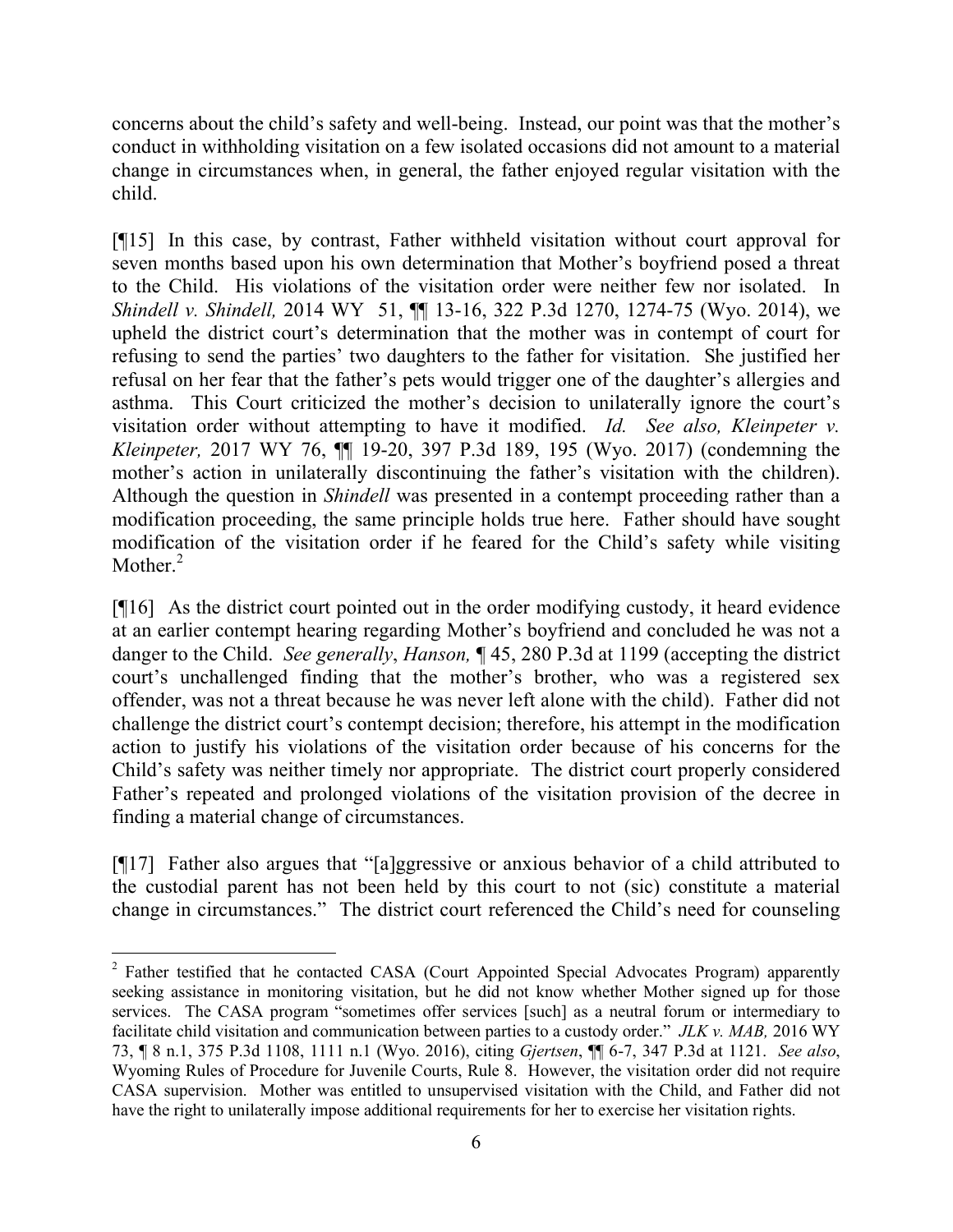"to deal with the trouble he is having transitioning between households and dealing with the acrimonious relationship between his parents" as one of the bases for finding a material change in circumstances. Father is correct that a child's anxiety or other emotional problems will not **necessarily** establish a material change of circumstances. *See, e.g*., *Willis v. Davis,* 2013 WY 44, ¶ 12, 299 P.3d 88, 92 (Wyo. 2013); *ELA v. AAB,*  2016 WY 98, ¶ 16, 382 P.3d 45, 49 (Wyo. 2016). However, depending on the situation, a change in the child's emotional state may be an appropriate factor in finding a material change of circumstances. *See, e.g.*, *Harshberger v. Harshberger,* 2005 WY 99, ¶ 13, 117 P.3d 1244, 1251 (Wyo. 2005).

[¶18] Here, the district court found that the child's emotional problems developed after the divorce as a result of his difficulty with transitioning between households and the parents' acrimonious relationship. It is undisputed that the parents had a hostile relationship that led to problems with transferring the child between them, and the counselor indicated that the Child exhibited symptoms of anxiety due to the situation. Father has not demonstrated that the district court abused its discretion by considering the child's emotional state and/or need for counseling in determining whether there had been a material change in circumstances.

[¶19] Father also argues that the conditions listed by the district court as supporting its finding of a change of circumstances did not materially affect the Child's welfare. As we said earlier, the change in circumstances must materially affect the Child. *See Hanson,* ¶ 34, 280 P.3d at 1197. There is no question that the change in circumstances in this case affected the Child's welfare. Father's refusal to comply with the decree's visitation requirements clearly interfered with the Child's relationship with Mother. A child has a right to have a relationship with both of his parents, and when one parent undermines the other parent's relationship with the child, it is contrary to the child's welfare. *See Russell v. Russell,* 948 P.2d 1351, 1354 (Wyo. 1997), citing *Ready v. Ready,* 906 P.2d 382, 385 (Wyo. 1995). Furthermore, the on-going hostilities between the parents compromised the Child's stability, which is demonstrated by his need for counseling. Stability in the child's life is of utmost importance in determining custody matters. *See generally*, *Zupan v. Zupan,* 2010 WY 59, ¶ 27, 230 P.3d 329, 337 (Wyo. 2010). The district court did not abuse its discretion by concluding there had been a material change in circumstances that affected the Child since entry of the decree.

# *2. Best Interests of the Child*

[¶20] After deciding that there has been a material change in circumstances, the court determines whether modification of the custody order will be in the best interests of the child. *Hayzlett v. Hayzlett,* 2007 WY 147, ¶ 9, 167 P.3d 639, 642 (Wyo. 2007); Section 20-2-204(c). Wyo. Stat. Ann. § 20-2-201(a) (LexisNexis 2017) states in relevant part: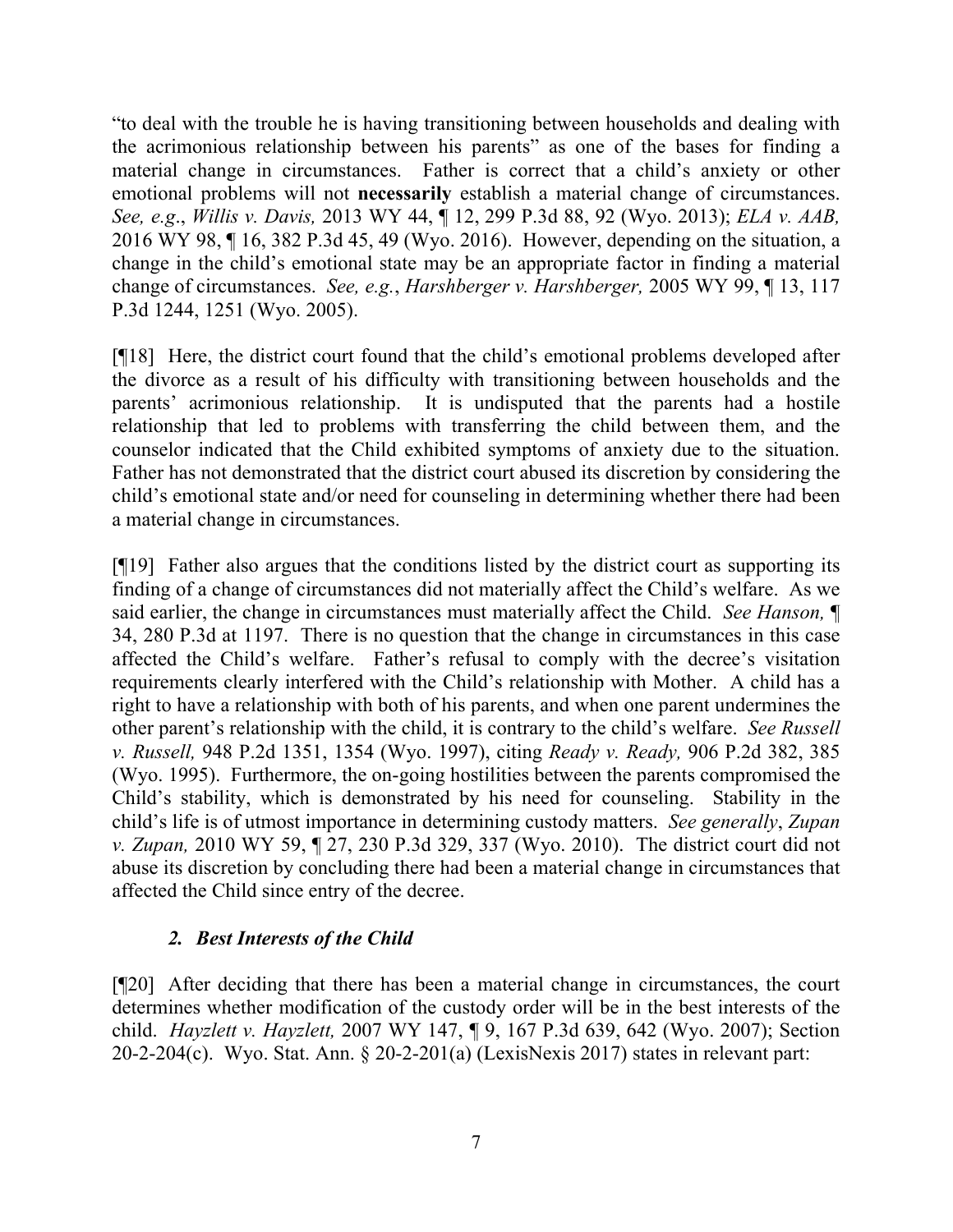In determining the best interests of the child, the court shall consider, but is not limited to, the following factors:

(i) The quality of the relationship each child has with each parent;

(ii) The ability of each parent to provide adequate care for each child throughout each period of responsibility, including arranging for each child's care by others as needed;

(iii) The relative competency and fitness of each parent;

(iv) Each parent's willingness to accept all responsibilities of parenting, including a willingness to accept care for each child at specified times and to relinquish care to the other parent at specified times;

(v) How the parents and each child can best maintain and strengthen a relationship with each other;

(vi) How the parents and each child interact and communicate with each other and how such interaction and communication may be improved;

(vii) The ability and willingness of each parent to allow the other to provide care without intrusion, respect the other parent's rights and responsibilities, including the right to privacy;

(viii) Geographic distance between the parents' residences;

(ix) The current physical and mental ability of each parent to care for each child;

(x) Any other factors the court deems necessary and relevant.

[¶21] In this case, the district court modified the decree and awarded primary custody to Mother, reasoning: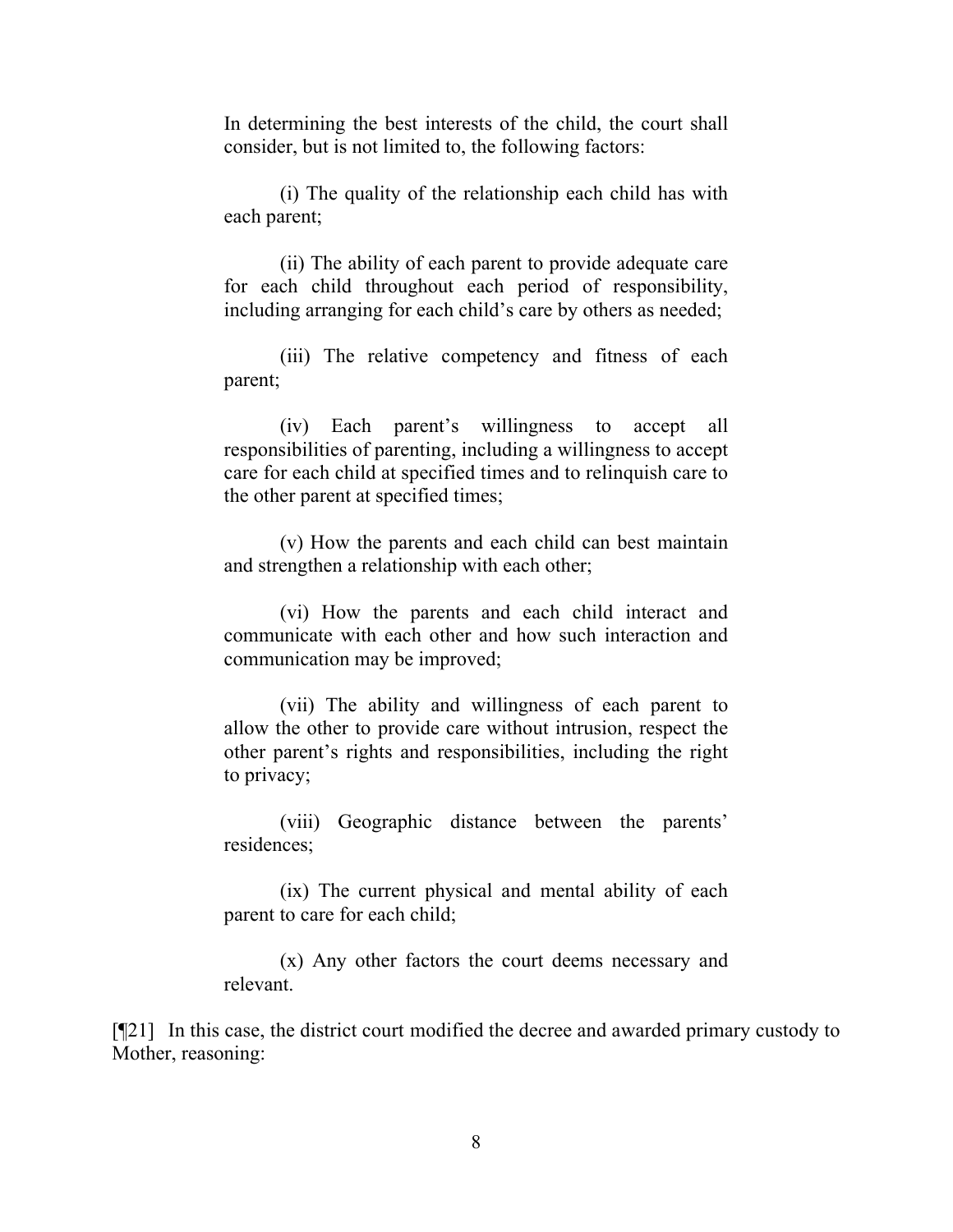13. The court finds the best interests of the [Child] are served by modifying custody, visitation and support:

- a. It is clear that the current custody arrangement is not working.
- b. The [Child] suffers from anxiety apparently largely due to the acrimonious relationship between his parents.
- c. Father's controlling behaviors and refusal to obey orders of the court are damaging the [C]hild's relationship with Mother and her relationship with him.
- d. Mother has a stable home and wonderful family support in Sheridan.
- e. In Sheridan, the [Child] will be able to attend the same school as his half-sibling, fostering and strengthen[ing] their loving bond.
- f. Mother seems more willing and capable of fostering the relationship between Father and son than Father is of fostering the relationship between Mother and son.

14. The court finds the parties shall continue to share legal custody of the [Child]. However, physical custody shall be vested in Mother, with reasonable and liberal visitation to Father.

15. Although neither party has asked the court to make specific findings of fact or conclusions of law, the court has taken into account the factors enumerated in Wyo. Stat. Ann. § 2-2-201 in making its custody and visitation determinations.

16. The court has also taken into consideration the Wyoming Supreme Court's holding in the case of *Aragon v. Aragon,* 2005 WY 5, and the importance of keeping siblings, including half-siblings, together. Mother has one (1) child who is slightly older than [the Child] and a new infant in her home. Father has a new infant in his home. Therefore, [the Child] now has half-siblings in both homes. However, based on testimony adduced at the hearing, the court finds most credible the testimony of Mother that [the Child] has the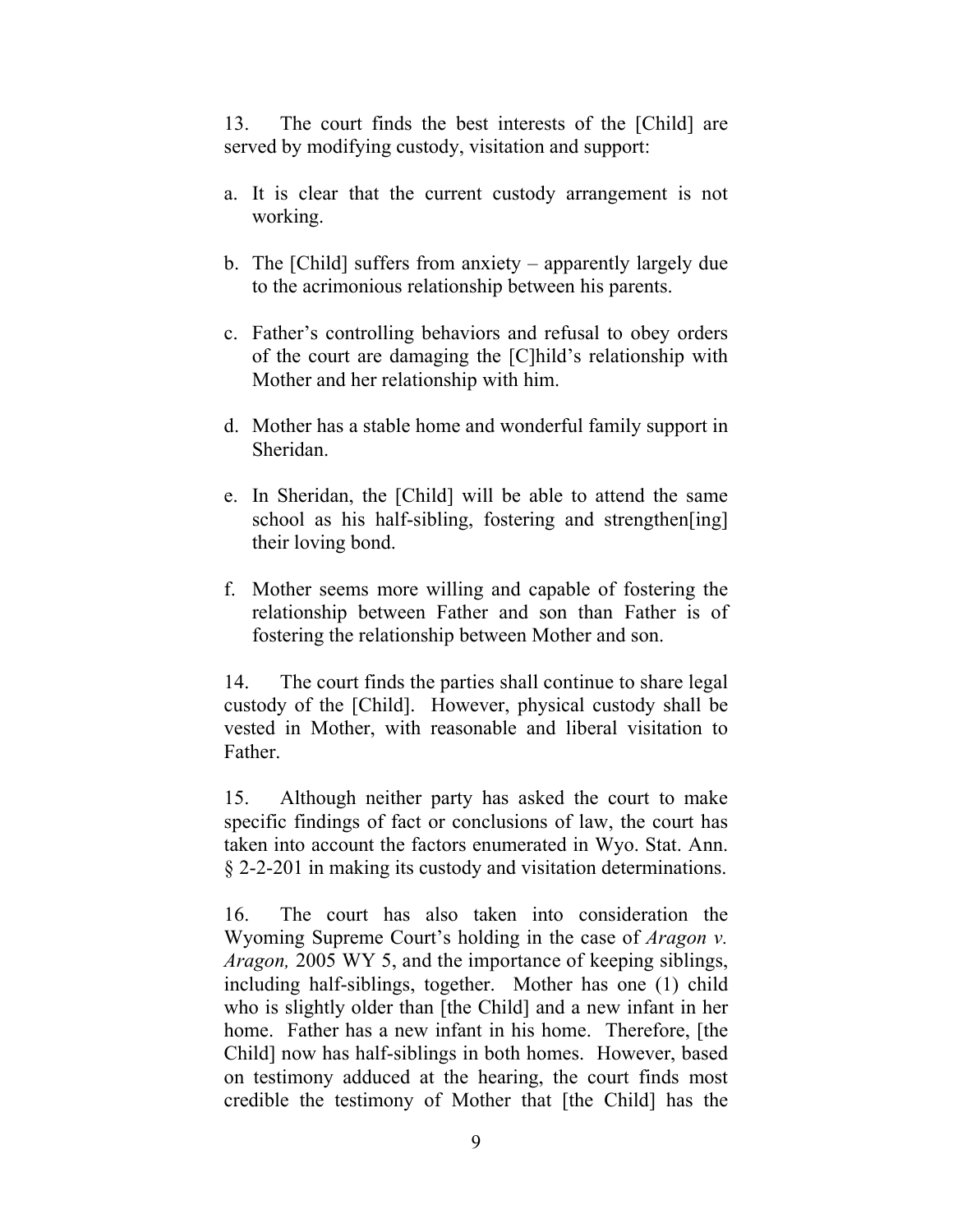strongest bond with his elder half-brother. Although the court hopes to see [the Child] develop and strengthen his bonds with his two younger half-siblings, the court finds *Aragon*  weighs slightly more in favor of placing primary custody in Mother at this time.

[¶22] Father claims that the district court abused its discretion by deciding it was in the Child's best interests to transfer custody to Mother. Addressing the district court's reliance on Father's repeated refusals to allow Mother visitation as a basis for modifying custody, Father makes the following obscure argument:

> In its judgment, the trial court relies on its finding that the Father has denied visitation and that the trial court has heard 11 motions for contempt. The only possible interpretation from that assertion by the trial court is the court hearing those motions is due to Father having custody of the child and if it was not for the Father having custody then the parties would not need to file any motion for contempt. Thus, there is little, if anything, from the trial court's order that supports the assumption that a transfer in custody serves [the Child's] best interests. Even a review of the evidence presented at trial does not reveal a scintilla of evidence to support such a belief.

[¶23] It is true that, if Father did not have custody, he generally would not have been in a position to deny Mother visitation and there would have been no need for her to file her contempt motions. However, it does not follow that transferring custody to Mother in light of Father's contemptuous actions was not in the Child's best interests. Father's argument demonstrates a misunderstanding of the importance of a good relationship with each parent to the Child's wellbeing. The best interests factors in § 20-2-201 focus on the relative abilities of the parents to care for the child and to encourage the child's relationship with the other parent. The custodial parent's repeated violation of the visitation order is not in the best interests of the child. *See Russell,* 948 P.2d at 1354; *Ready,* 906 P.2d at 385.

[¶24] Father also argues that the district court's decision was not in the Child's best interests because the Child's counselor believed a change in custody would adversely affect the Child's cognitive development. The portion of the trial transcript cited by Father for that assertion does not support it. Father's attorney asked the counselor if there was anything in her sessions with the Child indicating that a change in custody would be harmful to him. The counselor testified, "Yes. There was a time when he had shared that he didn't want to go to his mom's. I also would be concerned due to the new baby." The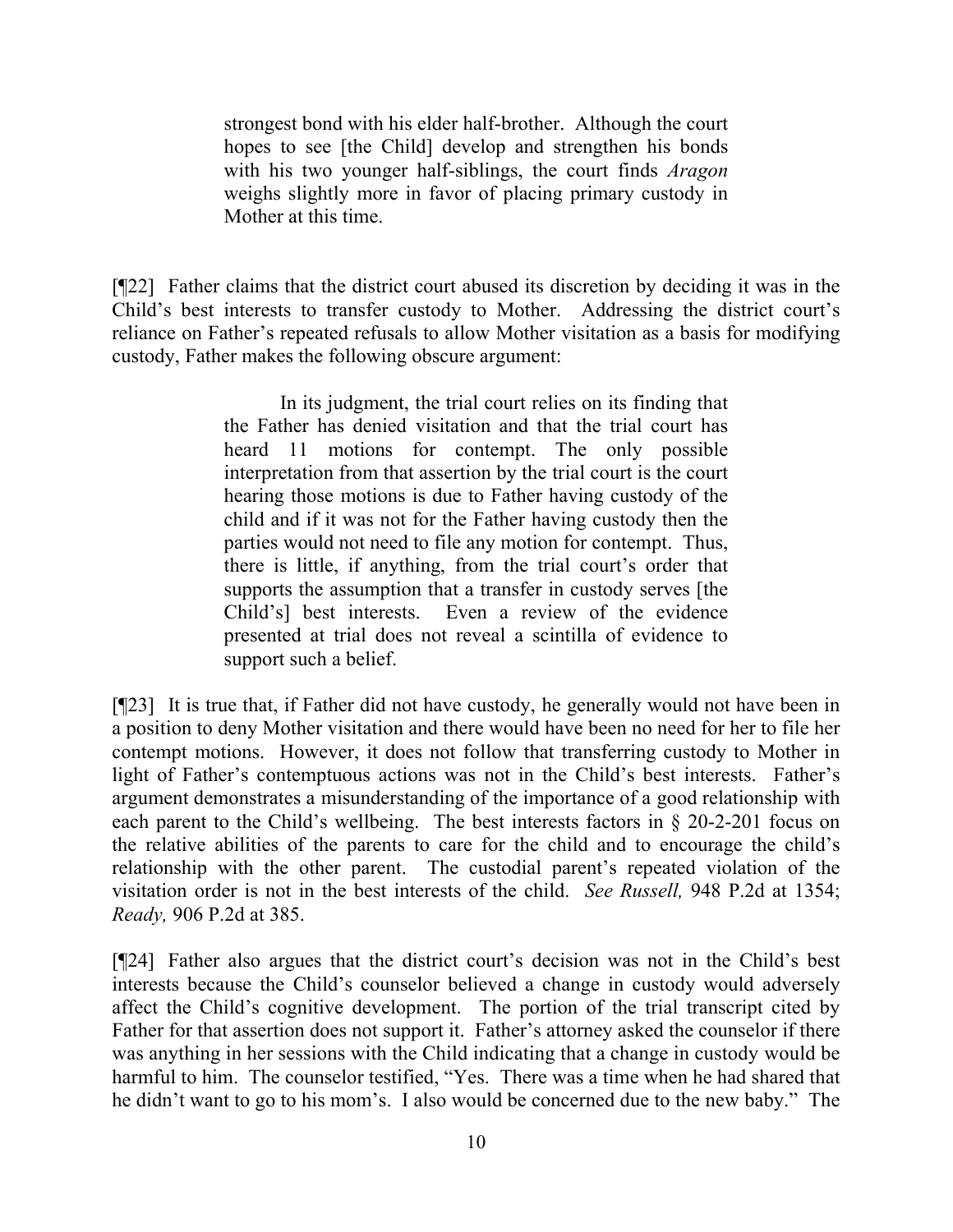counselor said a five-year-old child would be afraid that the new baby would replace him or that he is not wanted. The questioning continued:

> Q. . . . [I]n your professional opinion in your practice, is there something about this particular time frame that makes him vulnerable? Or any five-year-old?

## **A. Any five-year-old to be honest. And as they're developing their skills to manage and their cognitive development, it can hinder that.**

(emphasis added).

[¶25] The bolded answer is the one Father claims shows that the counselor believed the Child's cognitive development would be adversely affected by a change in custody. We do not read the statement the way Father does. The counselor's statement was general; it pertained to any five-year-old child who has divorced parents and a new sibling. Moreover, it is hard to see how those concerns could weigh in favor of Father. At the time of trial, both parents had infants with their significant others, so both households would need to address the Child's fears about being replaced by the new babies.

[¶26] Father also lists other facts that he claims weigh against granting custody to Mother – the Child had anxiety from witnessing Mother being arrested; the Child had no meaningful relationship with Mother's other children; the Child told his counselor he slept on the floor while visiting Mother; and the Child does not want to live with Mother because he will have to change schools and discontinue his extracurricular activities. Initially, we note that Father recites the facts from his perspective when our standard of review requires just the opposite. We review the facts in the light most favorable to Mother as the prevailing party, omitting entirely any conflicting evidence. *Walker,* ¶ 22, 311 P.3d at 176, citing *Durfee,* ¶ 6, 199 P.3d at 1089.

[¶27] The record does not support Father's assertion that it was not in the Child's best interests to transfer custody to Mother because the Child's anxiety was caused by witnessing Mother being arrested. Father told the counselor that the Child was anxious and afraid of blue lights because he witnessed Mother's arrest.<sup>3</sup> The counselor, therefore, assigned a "provisional diagnosis" to the Child of Post-Traumatic Stress Disorder (PTSD). She conceded, however, that her information about the arrest came from Father, not the Child. The counselor also stated that it did not appear to be true that the Child was afraid of blue lights, the Child was quite young when the incident happened, and she had not had enough time in therapy with him to confirm the PTSD diagnosis.

l <sup>3</sup> Mother admitted she had been arrested prior to the divorce for possession of a controlled substance.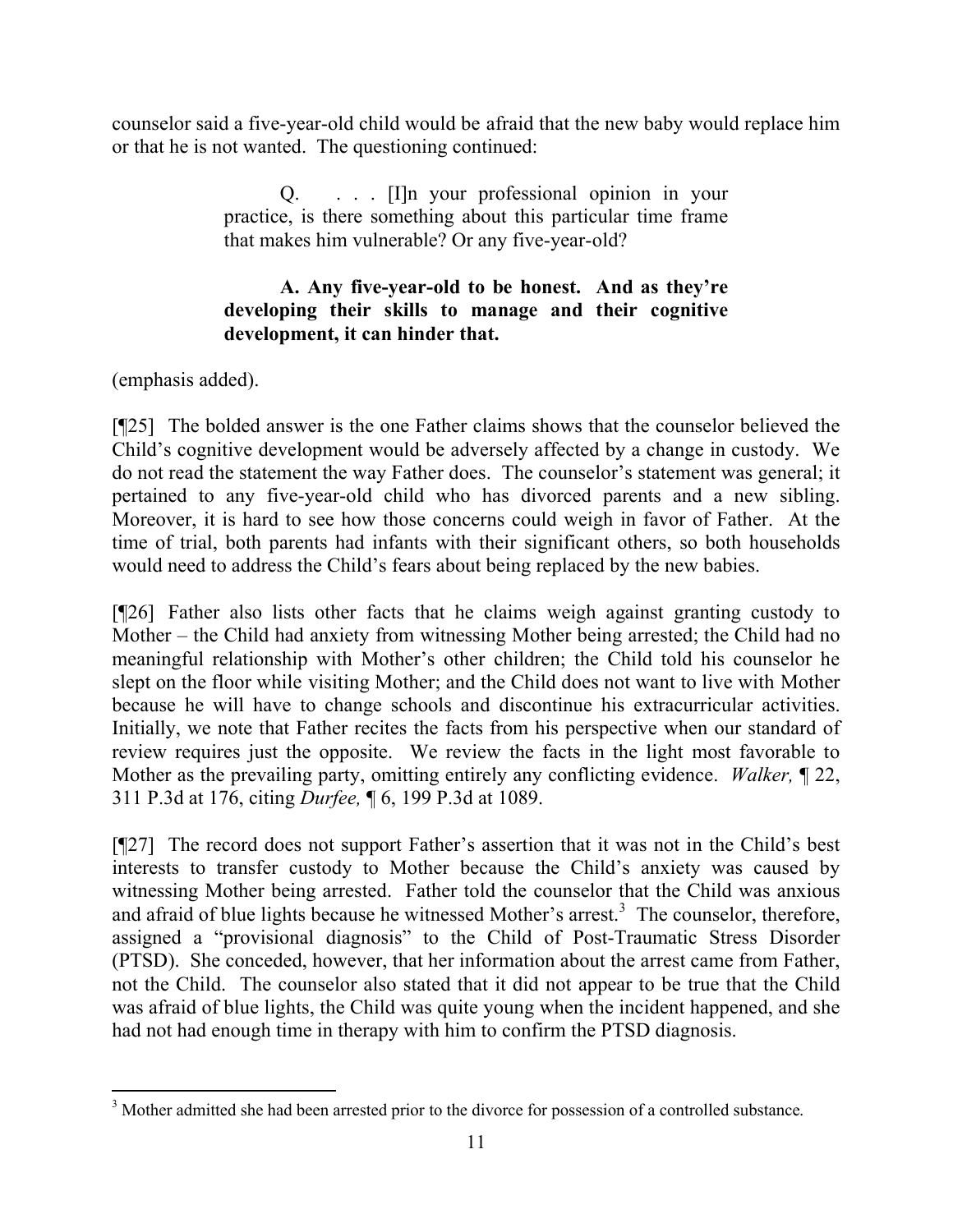[¶28] Father's assertion that the Child had no meaningful relationship with Mother's other children is apparently based upon the counselor's testimony that she did not "note any particular emotional bonding" between the Child and Mother's other children. She formed that opinion after the Child told her that Mother's older child (his older brother) would not play with him and that made him sad and "well, the other one's a girl," referring to Mother's infant. This testimony was countered by Mother's testimony that her children had a close bond, the Child and her older son enjoyed many activities together, and they would attend the same elementary school if she was awarded custody of the Child. The district court had the duty to weigh the evidence, including any expert testimony, and determine the credibility of the witnesses' statements and opinions. *See Semler v. Semler,* 924 P.2d 422, 423-24 (Wyo. 1996) (upholding the district court's custody decision rejecting expert opinion that the children had been sexually abused). It concluded that Mother's testimony about the relationship between the Child and his siblings was "most credible."

[¶29] The district court also specifically referred to the principles set forth in this Court's decision in *Aragon v. Aragon,* 2005 WY 5, ¶¶ 24-26, 104 P.3d 756, 763-64 (Wyo. 2005) in its custody determination. In that case, we stated separating siblings, whether full, half or step siblings, generally is not preferred, although it is just one of several factors considered in determining the best interests of the child. *Id.* Here, any custody order would result in the Child being separated from the half sibling(s) in the other household. By granting Mother custody, the district court allowed the Child to spend more time with his elder half-brother, with whom he understandably had a stronger bond given the other children were still very young.

[¶30] With regard to the assertions that the Child did not have a bed at Mother's home and did not want to live with Mother, the district court again had to weigh the evidence and make credibility determinations. The counselor testified that the Child told her about having to sleep on the floor in the baby's room or the couch while at Mother's home and that "there was a time when he had shared that he didn't want to go to his mom's." However, Mother testified the Child had his own room at her house, it was decorated the way the Child wanted, and the Child did well at her home. The district court obviously gave greater weight to Mother's testimony, and our standard of review requires us to accept the evidence most favorable to its decision and view it in the light most favorable to Mother. We, therefore, reject Father's contrary assertions about the evidence.

[¶31] The district court's order includes a detailed analysis of the evidence presented at the hearing. The court referenced the factors in § 20-2-201 and determined it was in the Child's best interests for Mother to have primary custody. The record supports the district court's determination that Father's continuous interference with Mother's relationship with the Child and his refusal to follow the court's orders despite being held in contempt of court weighed against the Father retaining custody. The court also noted that Mother's life had stabilized since entry of the decree, and the record supports that.